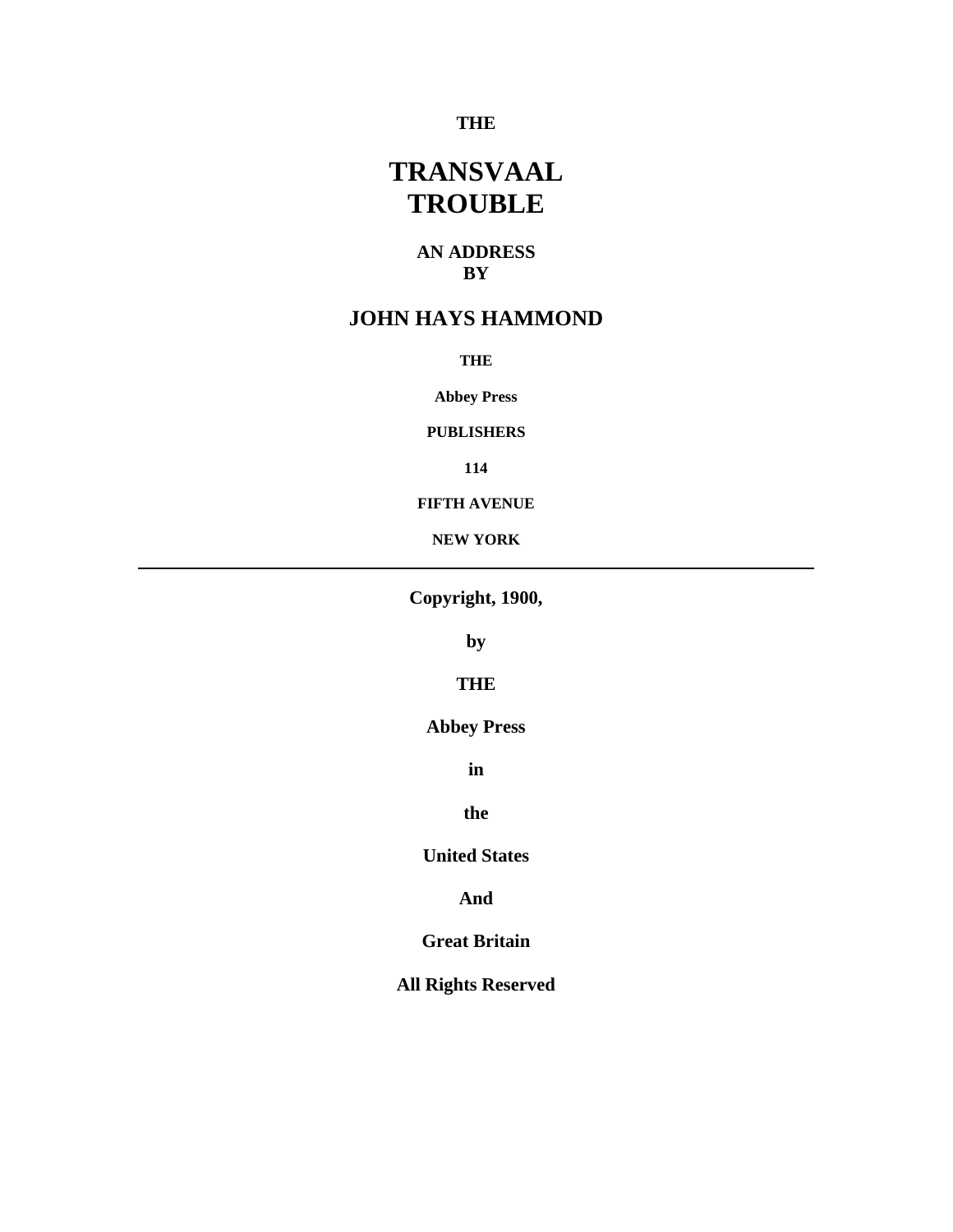# **CONTENTS**

- I. A Brief History
- II. Success of the Transvaal
- III. Kruger's Extortions
- IV. Jameson's Fatuous Raid
- V. Jailed for High Treason
- VI. Disgusting Back-Door Negotiations
- VII. How the War Came
- VIII. The Grievances of the Outlanders
	- IX. "Gag Law"
	- X. The Nefarious Liquor Traffic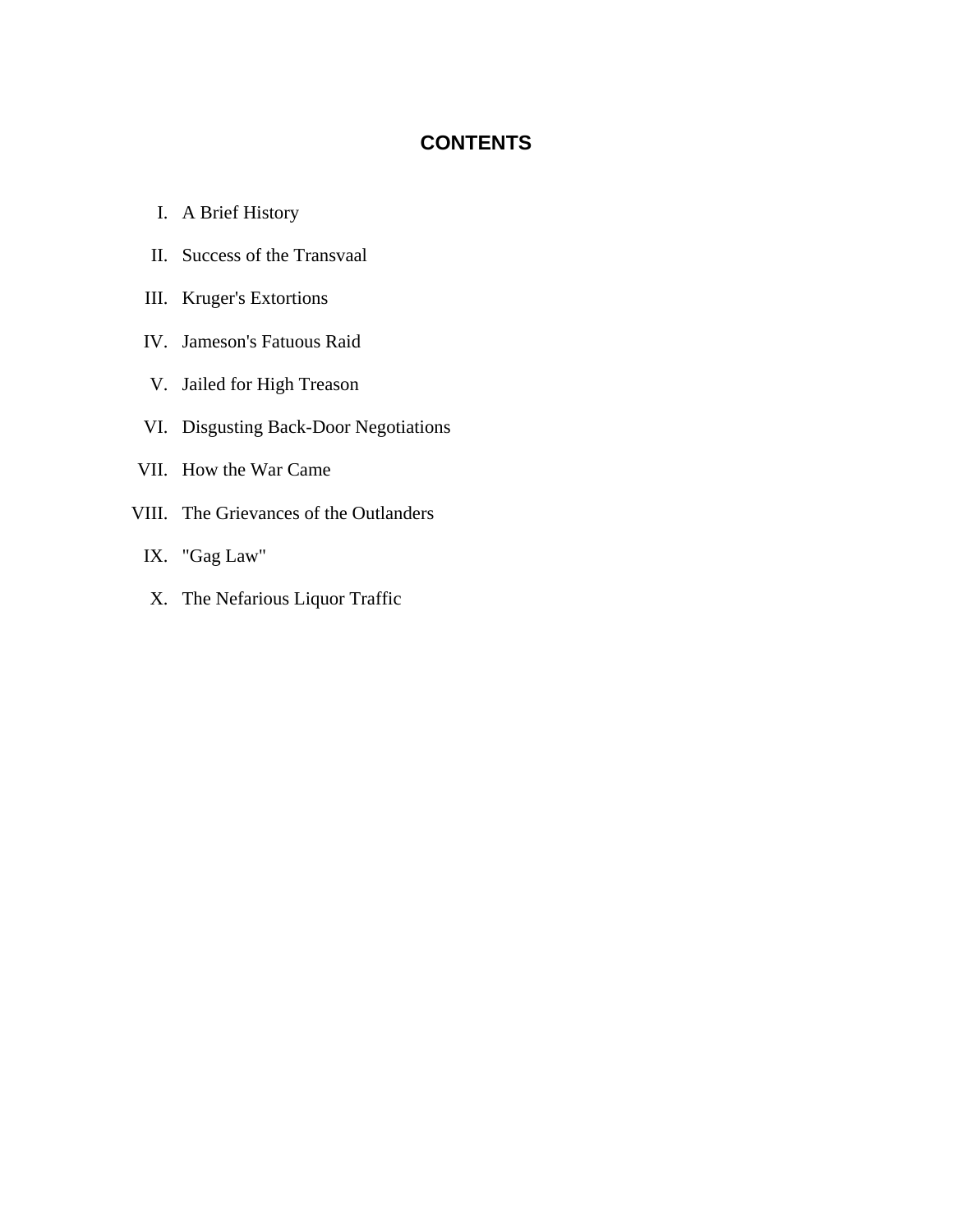# **I. A Brief History.**

I speak as an American citizen and from an American standpoint only; I hold no brief for England. My sole desire is to correct the erroneous impressions prevailing on the South African question. I deprecate all attempts to evoke in America sympathy for the English or for the Boers by appealing to national bias. The cause of England or of the Transvaal must be judged solely upon its intrinsic merits, and from that impartial standpoint I purpose to discuss the subject.

It has been asserted, but untruly, that the Boers of the Transvaal did not wish to have its mines developed. Before 1868 the Boers, it is true, did discourage prospectors, as well as other intruders, but in that year President Pretorius had this law repealed, and premiums were offered by the Government for the discovery of payable gold mines. This stimulated considerable mining developments in certain portions of the Transvaal. At that time the Witwatersrand district had not been discovered.

When, in 1884, Mr. Krüger published the cordial invitation of the Transvaal Government to immigrants bringing capital and enterprise, gold mines were already worked in the Transvaal, and the burghers were more than willing to sell their mines to farmers. At that time the country was in a bad way financially.

Under the promises given by Mr. Krüger of just and equal treatment to foreigners investing money in the country, further immigration took place, which resulted, in December, 1885, in the discovery of the gold fields of the Witwatersrand. The Outlanders who developed these mines bought the land from the Boer owners, often at large prices; Mr. Krüger himself having sold farms for large sums. At the time of the Jameson raid in 1896, the Outlanders held options for the additional purchase of Boer farms to the amount of over five million dollars; and the fact that the prosecution of the threatened Johannesburg Reform Committee was causing the abandonment of prospecting and the surrender of these options mitigated the severe treatment of the leaders of that Committee which was proposed by the Government. In short, the Boers have always been, and still are, anxious to sell their lands for mining purposes, and to pocket the proceeds.

The reason of their disinclination to work the mines for themselves is easy to find. It has been widely said that the mines of the Rand (the most important gold district in the Transvaal) are very rich. On the contrary, they are what is known as "low-grade" mines, *i.e.*, the rock contains so little gold per ton that individual miners, without machinery, capital and scientific aid, cannot work it with profit. Only operations on a large scale, with all the aids which science and capital can furnish, can do this. And the scientific skill required was furnished, in this instance, very largely, not to say almost wholly, by American mining engineers, who had acquired on the Pacific coast the requisite knowledge and experience.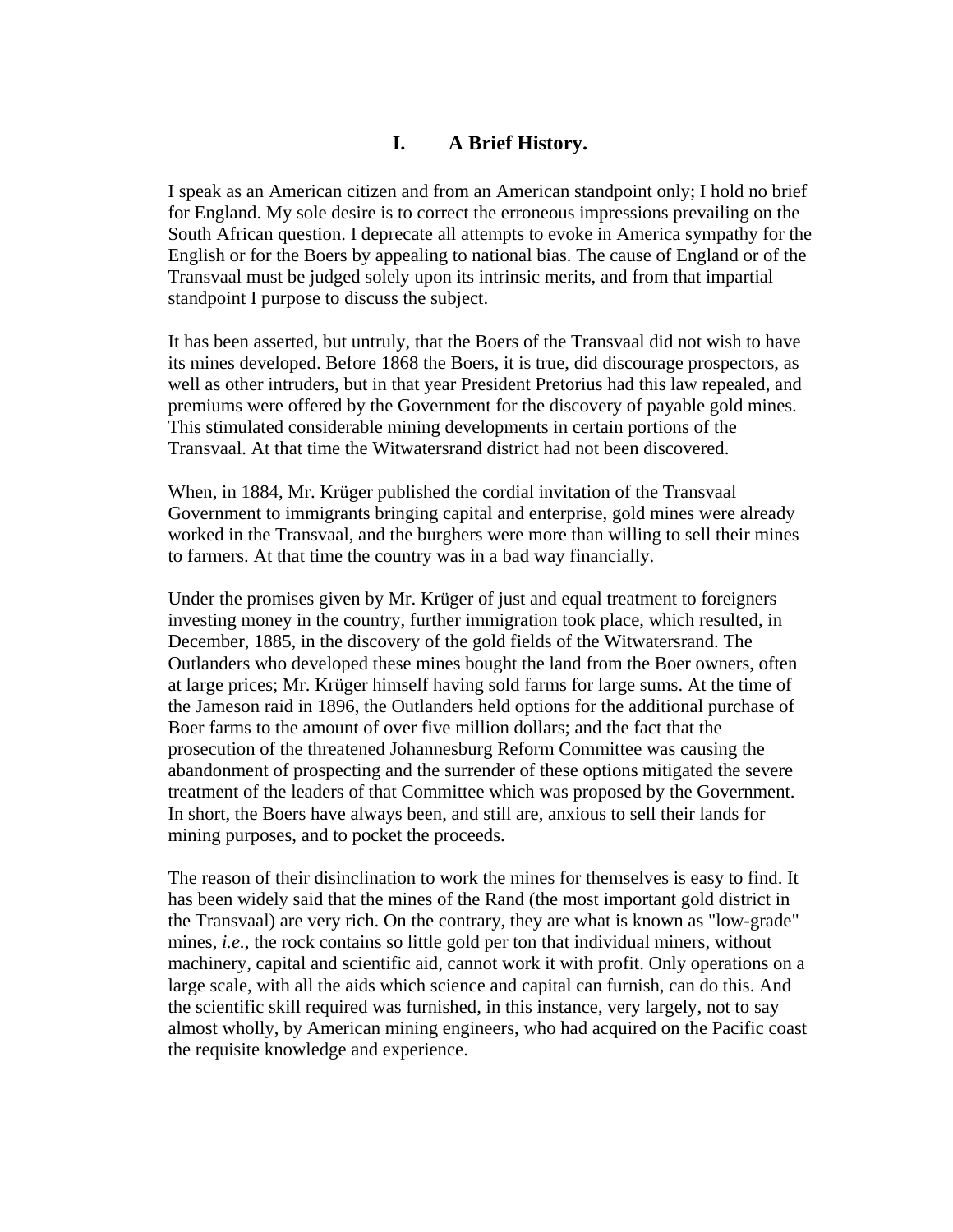Upon this head, the report of the Boer Commission, appointed in 1897 to investigate the economic grievances of the mining industry, is conclusive. That report declared that the administration of the mines was not only honest but skillful; that most of them were directed by competent men, devoted to that business, who had introduced and perfected the latest machinery and appliances; and that, without these men, "a good many of the mines now producing gold would not have reached that stage." The same report warned the Government that, "in order to prevent the calamity of a closingdown of the mines, which constituted the financial basis, support and mainstay of the state, the industry must be encouraged by lightening its burdens."

*Note.* - Sixty per cent, of the shares of the Witwatersrand Companies are held in France, Germany and Belgium.

*Note.* - Until the past year the sums extorted for taxes by the Boer Government from the mining community have considerably exceeded the amount of money paid in dividends to the shareholders of the mines of the Transvaal. The expenditure of the Boer Government now amounts to \$20,000,000 annually for the administration of a country of 125,000 square miles in area, with a white population of about 300,000. This is equivalent to the sum of \$1,000 for each adult Boer. In fact, the salaries paid to the Boer officials are equal to the sum of \$200 annually for each adult Boer.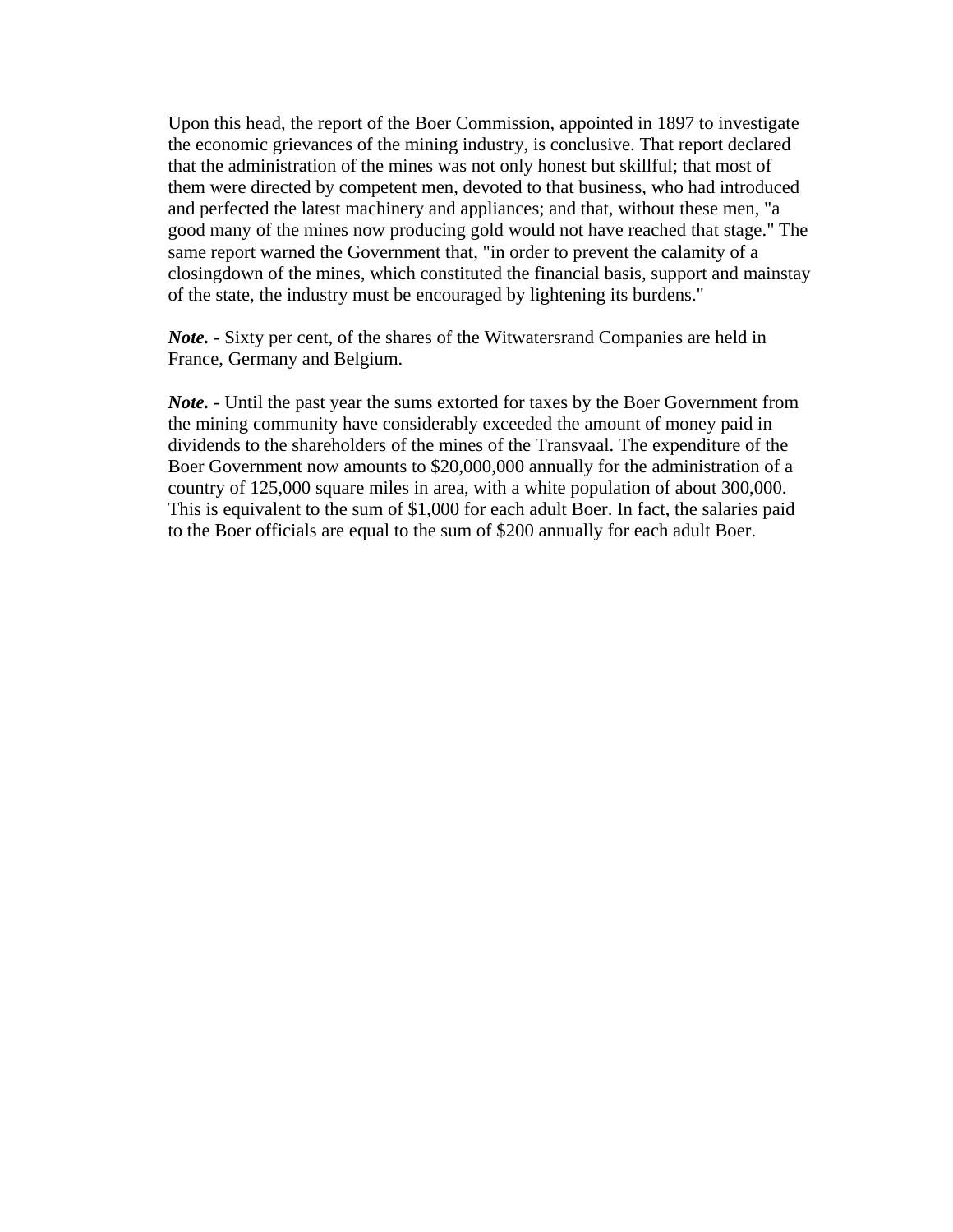# **II. The Success of the Transvaal**

In short, the truth is that but for the very large investments of European capitalists on the one hand and the technical direction of American engineers on the other, the Transvaal mining industry would not have achieved any significant success. Concerning its productive capability, when developed with these aids, I may be pardoned for recalling here the prediction, published under my name in 1895, as "well within the bounds of conservatism, that the annual output, before the end of the present century, would exceed twenty million pounds sterling worth of gold." There is some doubt, I believe, as to the precise date when the nineteenth century ends. But I am safe in either theory as to that problem, for the production of 1899, when interrupted by the present war, was going on at the rate of a larger sum per annum than that which I prophesied. As to the present production of gold, I can only say, that when the war began the well-managed mines of the Rand had been developed so as to show reserves of ore for two or three years in advance. Since that time, as I understand, some of the mines have been operated by the Boer Government, which is simply using up these reserves, without doing any work to develop and prepare new ores. In other words, it is "gutting" the mines, without regard to their permanent value. It is very easy to get temporary profit from a mine in that way; but it is reckless waste of the resources which nature has provided, and reckless disregard of the rights of posterity.

I had the honor to be one of the American engineers engaged in the development of these mines. We were employees, and we were not strictly obliged, by the terms of our employment, to risk our lives in the defense of the interests of the absent owners whom we represented. Yet, with a feeling of loyalty to the trust reposed in us, for which I think no American would reproach us, we made common cause with our employers, in the attempt to resist the plunder of their property through unjust and unlawful extortions.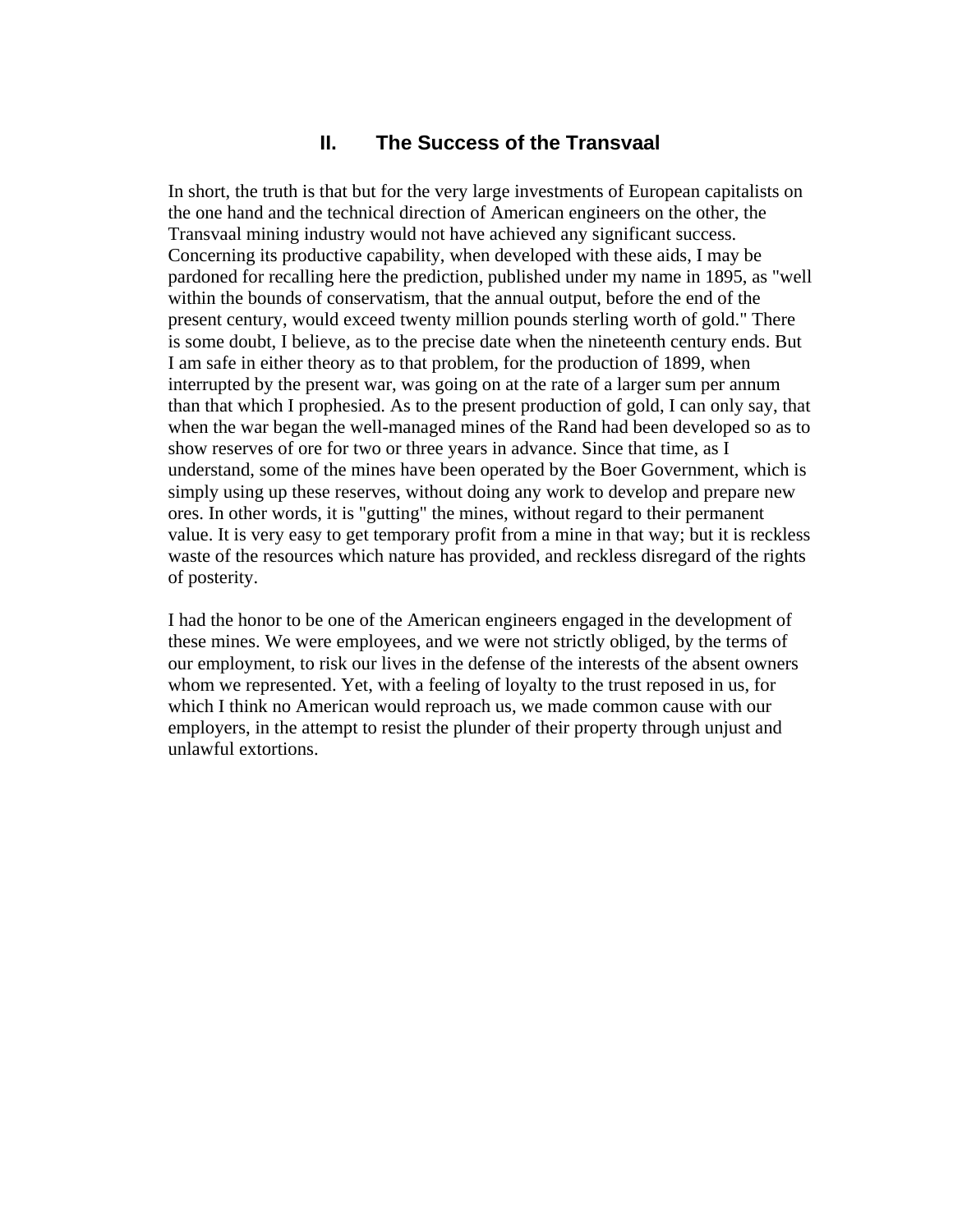### **III. Kruger's Extortions**

These extortions were both innumerable and intolerable, comprising exorbitant taxation, Government grants to private monopolies, corrupt administration and legislation, the denial of personal rights, such as the right of self-defense, the denial of the right of peaceable assembly for the statement of grievances, and the denial of representation, upon reasonable conditions of franchise, for interests representing more than two-thirds the population, more than one-half the land, more than nine-tenths of the assessed property, and more than nine-tenths the taxes paid in the Transvaal. Our legal remedy in the Supreme Court of the Transvaal had been defeated by a law, depriving that tribunal of its independence and making it the creature of the will of the President. The so-called Constitution of the republic was amended, from time to time, without notice or formality, by simple proceedings of the Legislature, at the dictation of the Executive, and had no greater permanence than any ordinary statute. The English language was practically excluded from the schools which our money supported, and from all official proceedings, so that even when the judge, counsel, litigants and witnesses in a lawsuit all understood English perfectly, and the Boer-Dutch patois imperfectly, the use of English was forbidden, and the use of the patois enjoined.

The patronage by the Government of favored monopolies was a crying evil. It covered innumerable articles necessary to the Outlanders and the miners, but not to the Boers. It extended from dynamite to jam; and, worst of all, the profits of these monopolies did not go to the Government, which received from the concessionaires very small returns; but, while individuals grew rich from them, the Government secured its revenue by additional taxation. $1$ 

An instance of such Government favor to private enterprises is that of the railroad from Delagoa Bay, in which members of the Government were privately interested. The rates of freight charged by this road upon articles required in large quantity by the mines amounted to fifteen cents per ton mile. The great railroads of the United States charge, under similar conditions, about one cent per ton mile. Five cents per ton mile is recognized as a liberal maximum charge for roads expensively built and operated over steep mountain grades on the Pacific coast, and fifteen cents is enough to pay for transportation by ox teams across a desert.

In fact, in order to evade the payment of this outrageous railroad rate the Johannesburg mine owners set up again the old method and started to haul their goods by ox teams, on discovering which the Government issued an order forbidding the passage of the drifts (fords) on the route. This was done with the avowed intention of forcing the mine owners to use the line and pay the rates of the favored railroad.

The above list of grievances may be further augmented, though not completed, by the statement that, by reason of the persistent refusal of the Legislature to grant to Johannesburg any form of local self-government, that city of one hundred thousand inhabitants was unable to protect itself, by sanitary police regulations, against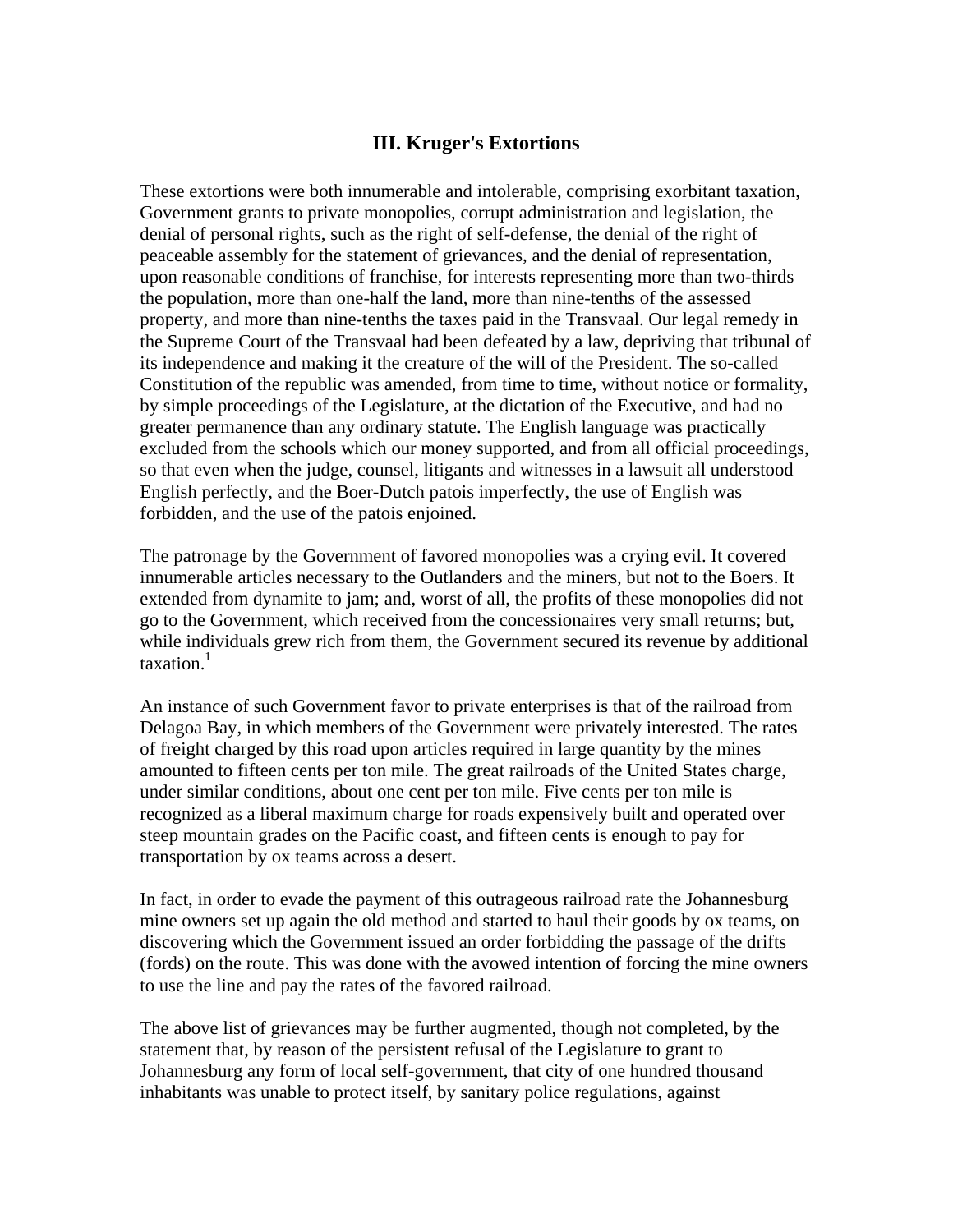unnecessary causes of disease, and consequently, though exceptionally healthy in situation and climatic conditions, was afflicted with a death rate far exceeding that of other cities less favorably located. In this respect those who demanded reform were literally fighting for their lives and the lives of their women and children.

Efforts for the redress of these grievances by constitutional means had been made for years in vain. Petition after petition had been rejected with contumely, and, on more than one occasion, the Outlanders were told that, if they wanted their rights, they would have to fight for them. At length they decided to accept this alternative, constituted what afterward became the Reform Committee<sup>2</sup> of Johannesburg, and smuggled arms into the country.

## *Footnotes.*

- 1. The Boer Industrial Commission admitted that \$3,000,000 is annually lost to the government by reason of the infamous dynamite concession.
- 2. The Transvaal flag floated over the building occupied by the Reform Committee during the crisis.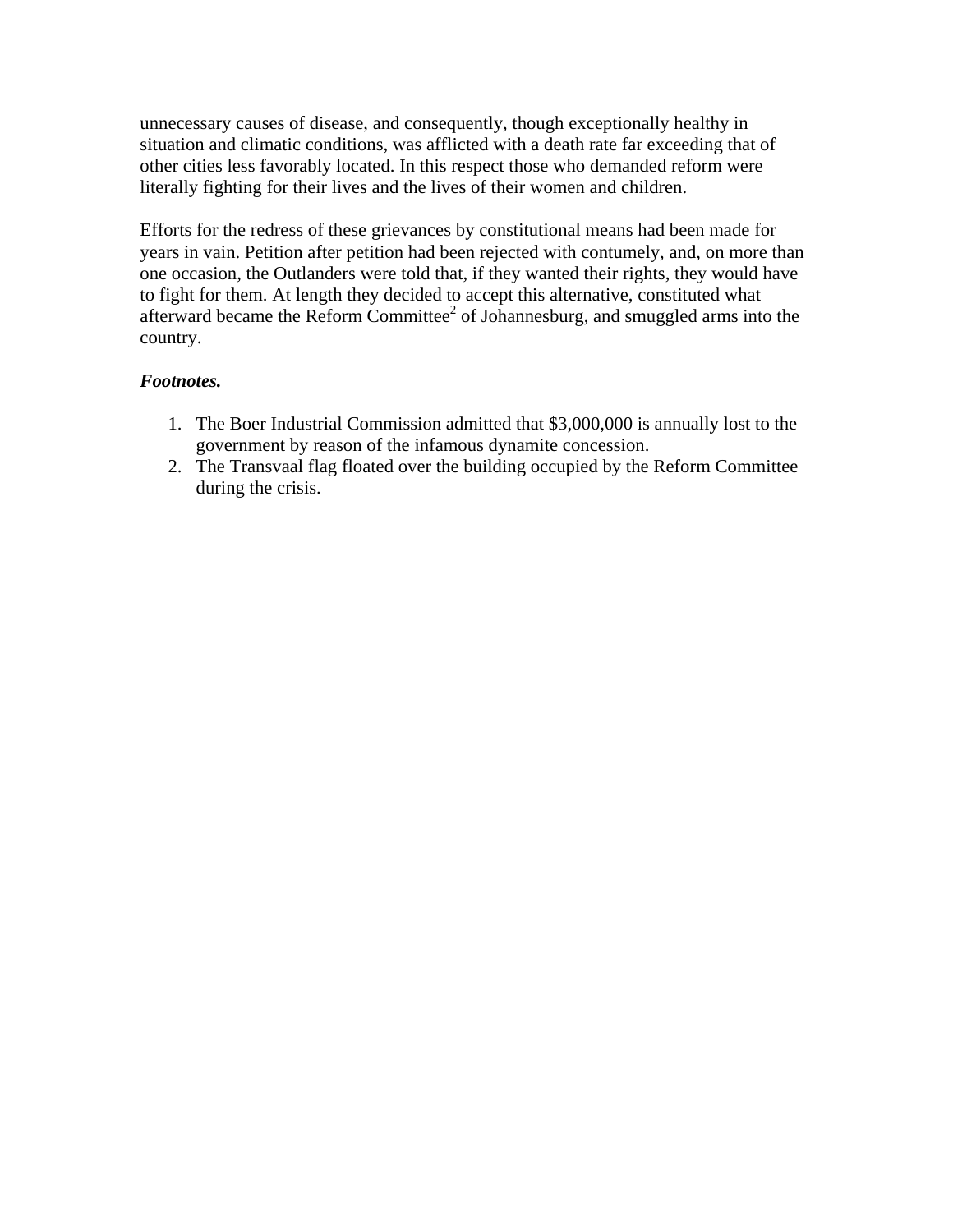# **IV. Jameson's Fatuous Raid**

At the same time an offer was accepted from Dr. Jameson to come to their aid, if requested to do so; but it was explicitly declared that no enterprise would be undertaken under the English or any other foreign flag, but that the sole object of the contemplated demonstration should be the reform of the corrupt and oppressive existing administration, and the establishment of a just and honest government of the Transvaal Republic. The leaders swore allegiance to the Transvaal flag and gave solemn pledges that no attempt would be made to subvert the sovereignty of the State. In fact, the Americans who joined in this movement were, at that time, specially opposed to any identification of it with British interests; for that was the time when the Venezuelan question had produced a tension in the relations between Great Britain and the United States, and no American was willing to identify himself with the former power. At a meeting of five hundred Americans, held in Johannesburg, December 31, 1895, it was decided (with only five dissenting votes) to support the reform movement; and a "George Washington" corps was organized, from which all except Americans were carefully excluded.

I cannot undertake to give here the full history of the Jameson raid and its consequences. But I must state a few established facts, which relieve the Johannesburg Reform Committee from the charge of a cowardly desertion of Dr. Jameson.

1. Notice was sent to Dr. Jameson, and received by him, warning him not to start upon his ill-advised expedition.

2. After he had thus started, in defiance of this notice, and before he had been defeated and captured, the Johannesburg Committee, in friendly conference with the Pretoria Government, offered to guarantee his peaceable retirement, if he would discontinue his expedition.

3. After his capture the Johannesburg Committee and its constituents surrendered all the arms in their possession, on the statement that this act would save the lives of Jameson and his associates, and the further assurance from the representative of Great Britain that they would themselves be protected from harm. This surrender, for this reason and upon this assurance, left them powerless against the further acts of the Pretoria Government, and cost them, in the end, between one million and two million dollars.

In view of these facts it may be fairly claimed that the Johannesburg Committee did more than its full duty to Dr. Jameson.<sup>1</sup>

Before Jameson's defeat the Transvaal Government was quite willing to treat with Johannesburg, and sent the so-called "olive branch" deputation for that purpose. This deputation professed a great desire for peace; promised reforms, and asked for a conference in Pretoria. This conference was held, between representatives of the Executive and of the Committee. The latter stated frankly their position and demands, their relation with Jameson, etc., and gave from memory the names of their associates in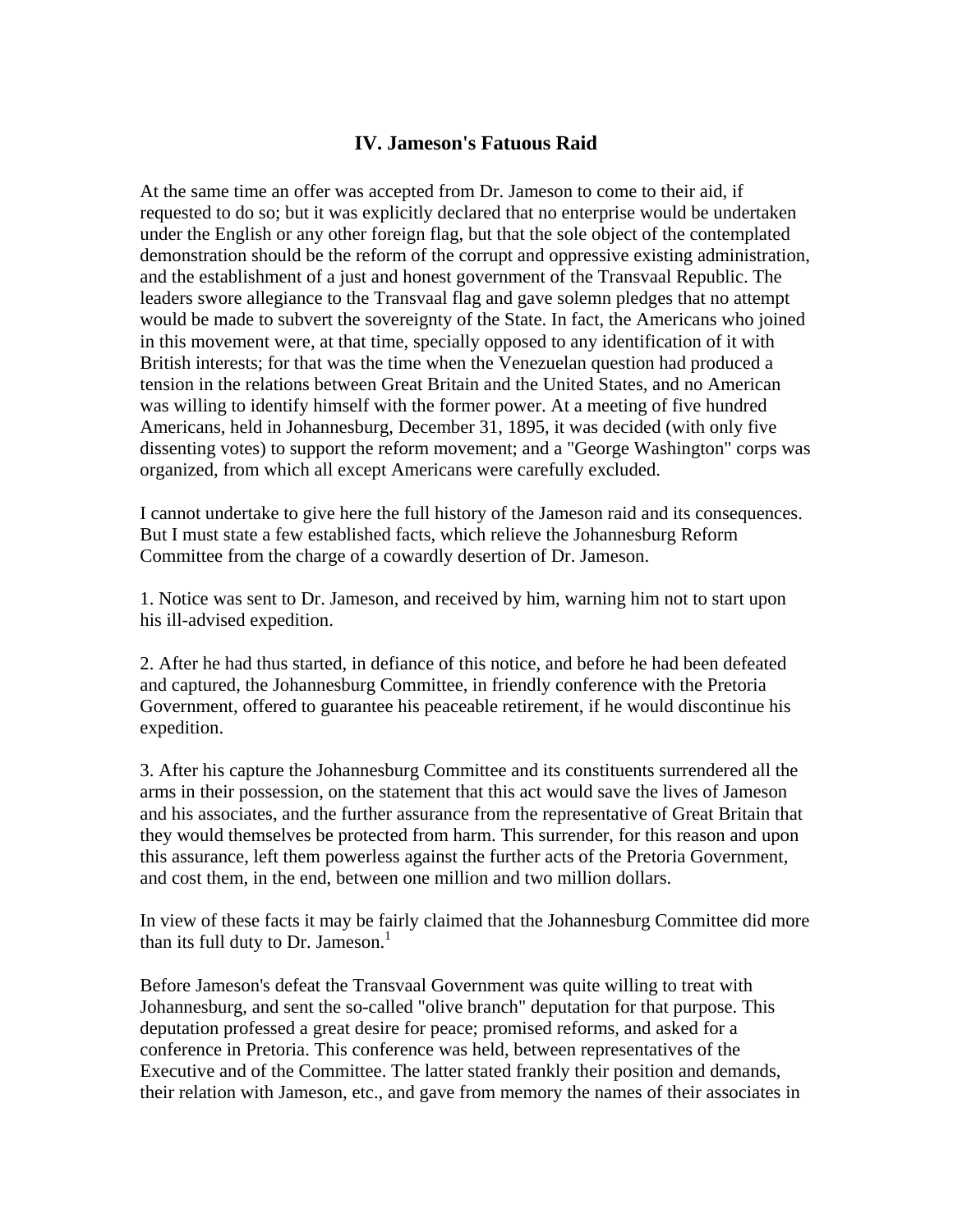Johannesburg (which list, was subsequently used by the Government as its guide in making arrests). The conference was entirely friendly, and resulted in an agreement that Sir Hercules Robinson, then High Commissioner of Great Britain, should come from Cape Town as a mediator between the parties. Both the Government and the Committee issued public notice to this effect.

The High Commissioner came, two days after the surrender of Jameson<sup>2</sup>, who had disregarded his proclamation to retire from the Transvaal. The only result of the so-called mediation was the disarmament of Johannesburg, to save the life of Jameson and his men, which was done, as Sir Hercules Robinson telegraphed to Mr. Chamberlain, "the people placing themselves and their interests unreservedly in my hands, in the fullest confidence that I will see justice done to them." In the same despatch he said that the Reform Committee had been actuated by "a paramount desire to do everything possible to insure the safety of Dr. Jameson and his men," etc.

Curiously enough, no less a person than Mr. Krüger himself was a raider, having with a force of Transvaal Boers, invaded the Orange Free State for the purpose of obtaining civic rights for his followers. Like Dr. Jameson's raid, that of Mr. Krüger also resulted in failure, Mr. Krüger's life being spared through the clemency of the Orange Free State officials. Reverting to the Jameson raid, this was an incident only in the great reform movement of the Outlanders, and as I have said, was made against their protest, the movement itself being a bona fide one for reform. Had not the plans of the leaders been frustrated by the invasion of Dr. Jameson, the success of the reform movement would have been assured. A Revolution from within solely in the interests of reform, would have been popular throughout South Africa. The Cape Boers, the Boers of the Free State and the progressive Boers of the Transvaal (including General Joubert himself), were favorably disposed to the cause of reform. In fact, shortly before the recent Bloemfontein Convention, General Joubert publicly stated that the Outlanders were deserving of the franchise.

#### *Footnote*.

- 1. The bravery of the Johannesburg Outlanders has been recently proved by the inestimable services rendered by those of them who are now fighting in the British Army. Thousands of Outlanders have offered their services to Great Britain. Many of them were born in South Africa; others have had many years of experience in that country. Hence they are exceptionally well fitted for war against the Boers, being as good riders, and shots as the Boers themselves, more intelligent, perfectly familiar with the local conditions, and fully as brave, with the added advantage of possessing Anglo-Saxon dash.
- 2. The importance of the Jameson raid has been purposely greatly exaggerated by the Boer Government in order to gain European and American sympathy. In connection with South African raids, I might state that the Transvaal Government itself has been the aggressor on several important occasions having raided into British territory, which in most instances, they were obliged to relinquish, by Great Britain sending out at considerable expense, military expeditions. Although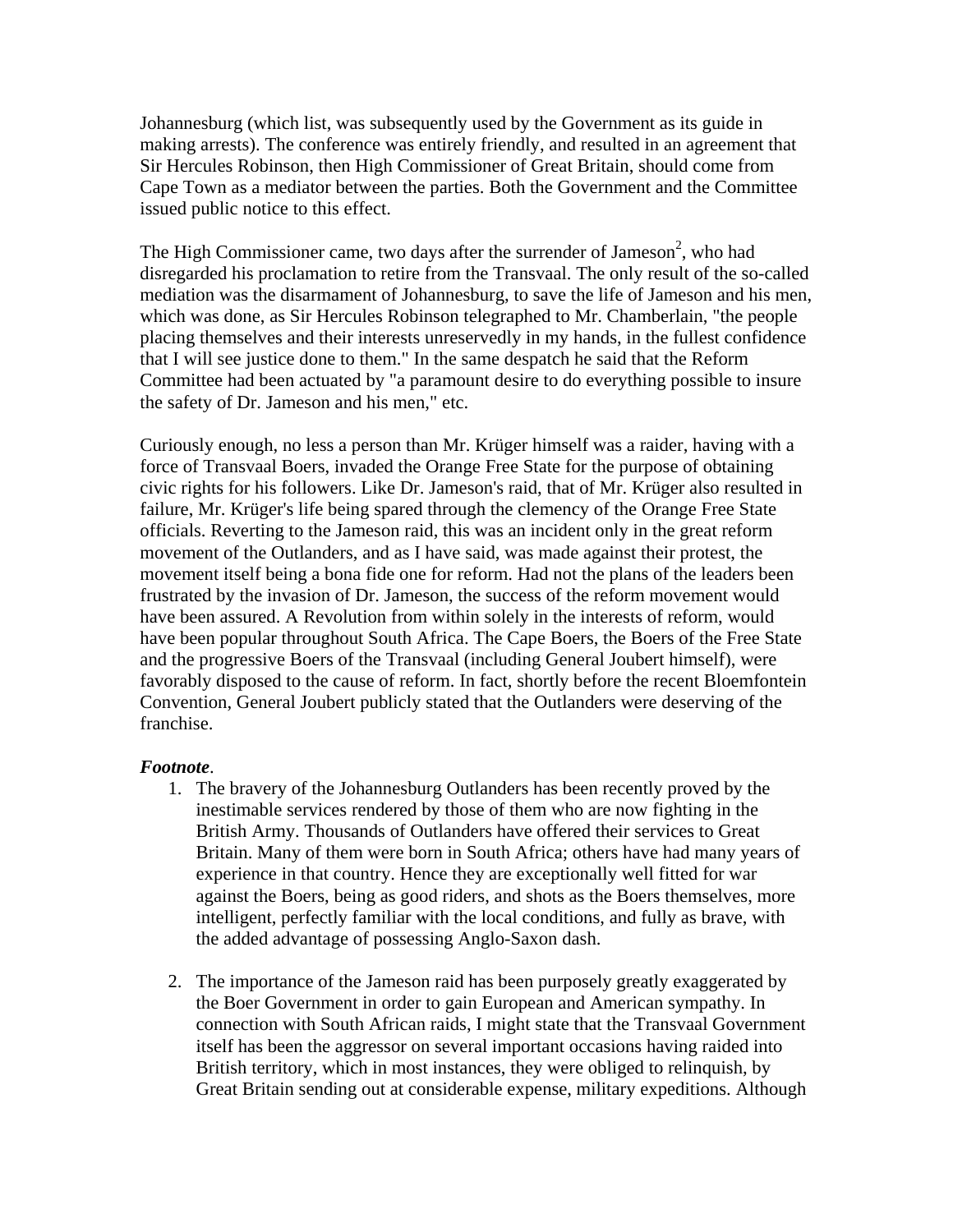in the cases of the unfortunate Zulus and Swazis, the persistency of the Boers enabled them to obtain a permanent foothold in these latter territories.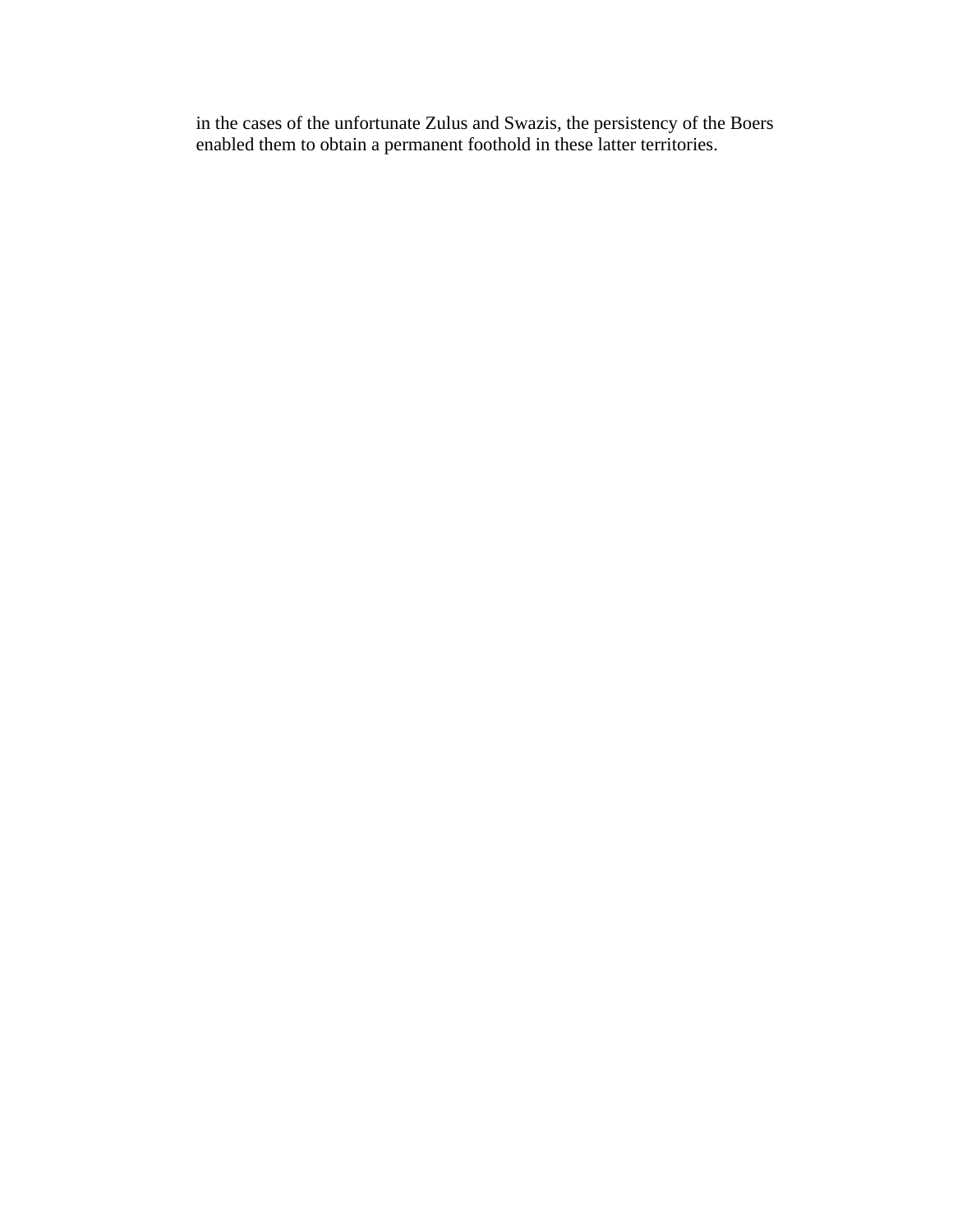### **V. Jailed for High Treason**

The arms having been surrendered, and the "mediator" having returned to Cape Town, without once conferring personally with those whose interests he had promised to protect, the members of the Reform Committee were arrested in a body, imprisoned in Pretoria, and accused of high treason. By false representations of friendly intentions on the part of the Government, they were induced to plead guilty to a technical offense, of which the punishment, under existing statute, would be a light fine. But a judge imported for the purpose from another district invoked the ancient "Roman Dutch law" as superior to the statute, and sentenced the four leaders to death. This precious specimen of a judge, on his arrival at Pretoria, applied to one of the local judges for the loan of a black cap, to be used in pronouncing sentence.

There is evidence that the intention of the Government was to execute the four principal prisoners, and commute the sentences of the rest to fine and imprisonment as an exhibition of clemency. But this plan was defeated by an unexpectedly general protest from the Boers themselves as well as from the Governments of Great Britain and the United States. At the outset, the latter Government requested Great Britain to look after the interests of American citizens who might be involved in peril.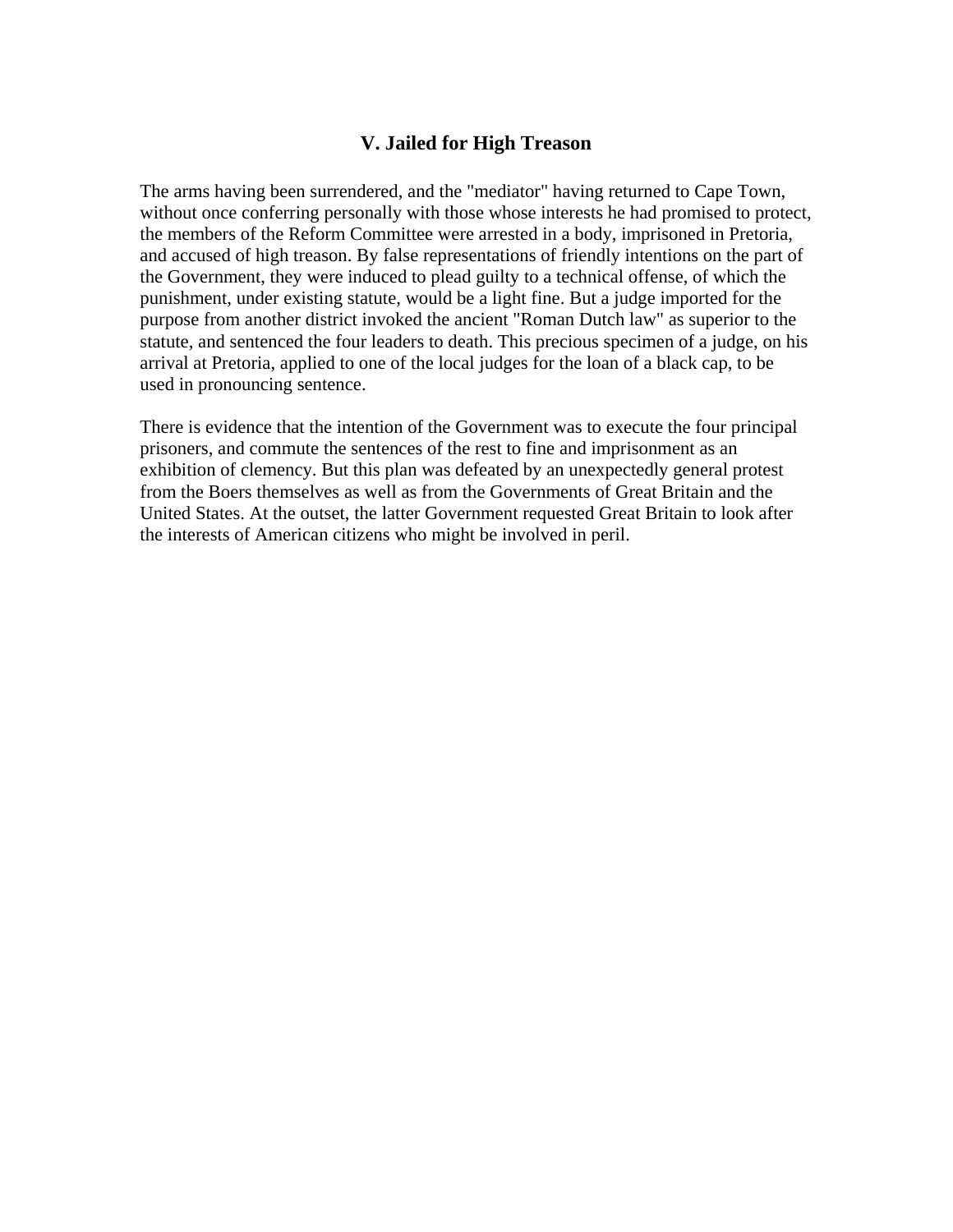### **VI. Disgusting Back-Door Negotiations**

Then followed a period of disgraceful and disgusting back-door negotiations for the payment of money as ransom for our lives and liberty. We were told that this money would be accepted only as a spontaneous subscription on our part to some public charity; and the amount suggested was two hundred thousand dollars each for the four leaders. Finally, the price came down to one hundred and twenty-five thousand dollars; but we stuck some time upon the conditions that we should sign a petition for clemency, and offer this amount as a sort of thank offering, not as a payment. This we refused point blank to do, declaring that if the Government chose to extort such a sum from us, we might consent to pay it; but we would not go through the mockery of giving it to charity, or of calling the official robbery an act of clemency. At last the pious scruples of the authorities gave out, and they took the money straight, and set us free.

Mr. Krüger's lack of good faith was abundantly shown throughout the negotiations. He endeavored to throw dust in the eyes of Europeans, and gain a sympathy which he did not deserve. For at that time he was actively pursuing the scheme of a conspiracy which should drive England from South Africa altogether, and establish Boer supremacy from the Zambesi River to the Cape. Long before the Jameson raid, he had imported guns in great quantities, erected fortifications at Pretoria and adopted plans and secured an appropriation for a fort to overawe Johannesburg. The Boers had been secretly organized; and foreign officers had been employed to drill them. Provided with unlimited resources, extorted from the Outlanders, they had secured arms enough to equip twice over every Boer in all South Africa. They were waiting their opportunity, which would have come whenever England should have become involved in war with other powers. In recent years, the Fashoda incident, had it brought on a war between France and England, would have furnished the desired opportunity for the Boer conspirators. The same would have been the case if England, by reason of the stand she took during the Spanish war against interference of Continental powers with the United States, had become involved in war with any Continental power.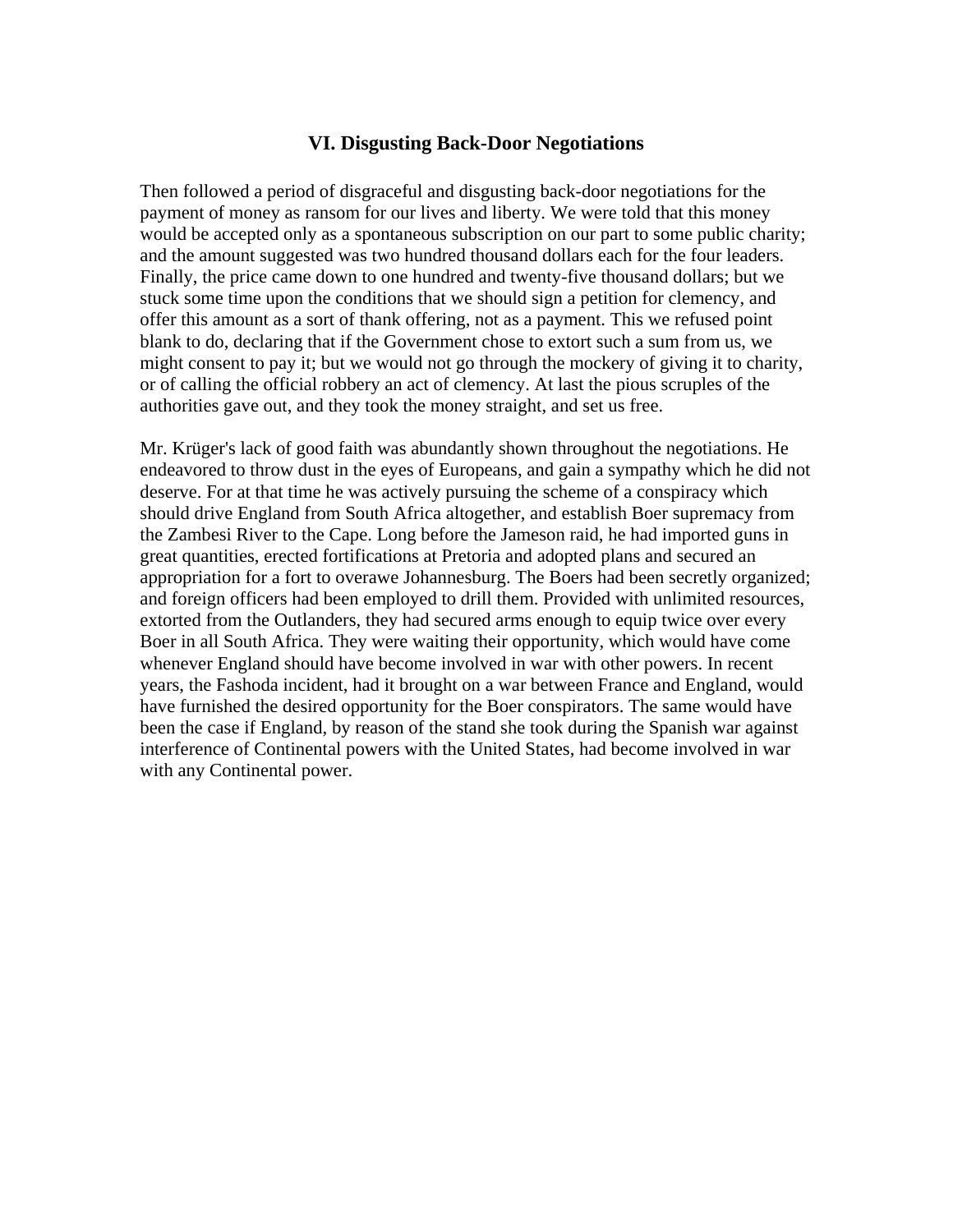### **VII. How the War Came**

But no such favorable opening presented itself; and, in my judgment, the recent insulting ultimatum of the Boer Government, followed by its instant invasion of the British colonies of Natal, the Cape, was forced upon President Krüger by his inability to control any longer the widespread conspiracy he had carefully built up. Great bodies of ignorant, ardent and confident people do not want to wait. And the hope of a swift conquest of English territory, before England could prepare for its defense, was too great to be resisted, by those who did not rightly estimate either British valor or British resources. President Krüger, I think, knew better, but could not help himself. That hope has been disappointed. Not one place of importance has been captured by the Boers, notwithstanding the weakness of the English garrisons. They have used in vain the time of their only possible opportunity; and their complete disappointment is at hand. It matters little how long they may maintain a defensive guerrilla warfare, their plan was an offensive one, and it has utterly failed.

To-day England is fighting for the establishment of the principle that there should be no taxation without representation. She learned this lesson from us in our war of independence. In the English colonies of South Africa there is absolute equality for both Dutch and English; both obtain the franchise on the same terms. The language of both races is used in the parliaments and in the courts of justice in the British Colonies of South Africa. England is fighting among other causes for the extension of this privilege throughout South Africa generally.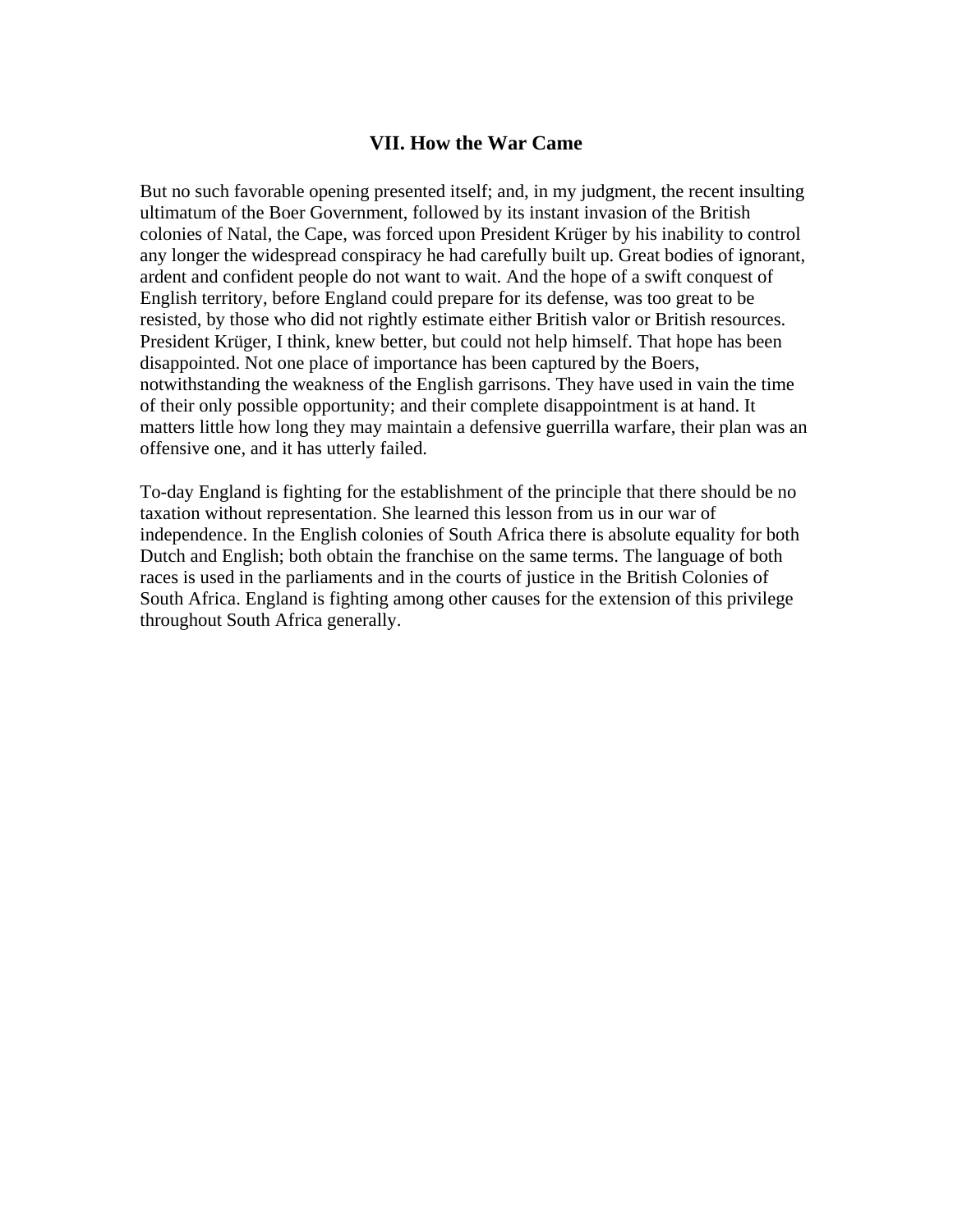### **VIII. The Grievances of the Outlanders**

In conclusion let me briefly state the grievances of the Outlanders. Two-thirds of the Transvaal population were Outlanders. We went thither by express invitation; our capital and enterprise developed what in Boer hands was a worthless territory, into the greatest mining center of the world; the country, now rich, was bankrupt before our arrival; we owned more than half the land, having purchased it from the Boers; we paid nine-tenths of the taxes, much of which amount was admitted by the Boer Commission to be class taxation; and yet we had to submit to unlawful expenditure of the bulk of taxation, as we had no voice in the Government.

The franchise law in the Transvaal is, that the applicant must renounce, in the first instance, allegiance to all other countries; he is then under probation for a period of fourteen years, during which time he is liable to be called upon by the State for military duty. After the expiration of fourteen years he may secure citizenship, provided he obtains in writing a petition signed by two-thirds of the burghers in the district in which he resides; and *provided* furthermore, that he receives the sanction of the President and Executive Council. According to our Declaration of Independence, "Governments derive their just power from the consent of the governed." In the Transvaal we have the anomaly of two-thirds of the population being disfranchised. The two-thirds of the population went to that country by express invitation. Their capital and enterprise developed what in Boer hands was a worthless territory into the greatest mining center of the world. The country, now rich, was bankrupt before their arrival. They owned more than one-half of the land, having purchased it from the Boers; they paid nine-tenths of the taxes, much of which amount was admitted by the Boer Commission appointed to investigate the industrial grievances, to be class taxation. And yet they had to submit to an unlawful expenditure of the bulk of taxation raised, as they had no voice in the government.

We objected to the subversion of the High Court of Justice, in which rested our only hope of legal address. In direct contravention of the Grondwet (the Boer Constitution), the Volksraad empowered the President and Executive Council to dismiss any judge without trial who disputed the validity of any law passed by the Volksraad, even when such law conflicted with the Grondwet. President Krüger exercised his privilege in summarily removing Chief Justice Kotze, who had for many years honestly and ably filled that office. Afterwards all the judges were simply the President's tools.

We objected to the jury system; we were debarred from proper trial, as the law makes only burghers eligible for jury duty. Court records in the Transvaal prove that a small percentage of Boers are found guilty, and a very large percentage of Outlanders are convicted. Nor was any Boer jury ever known to convict a Boer who had murdered a native.

We objected to the Alien's Expulsion act, by which an Outlander can be put over the border at the will of the President without the right of appeal to a court of justice-a court open to the offending burgher. This law was obviously opposed to the British Boer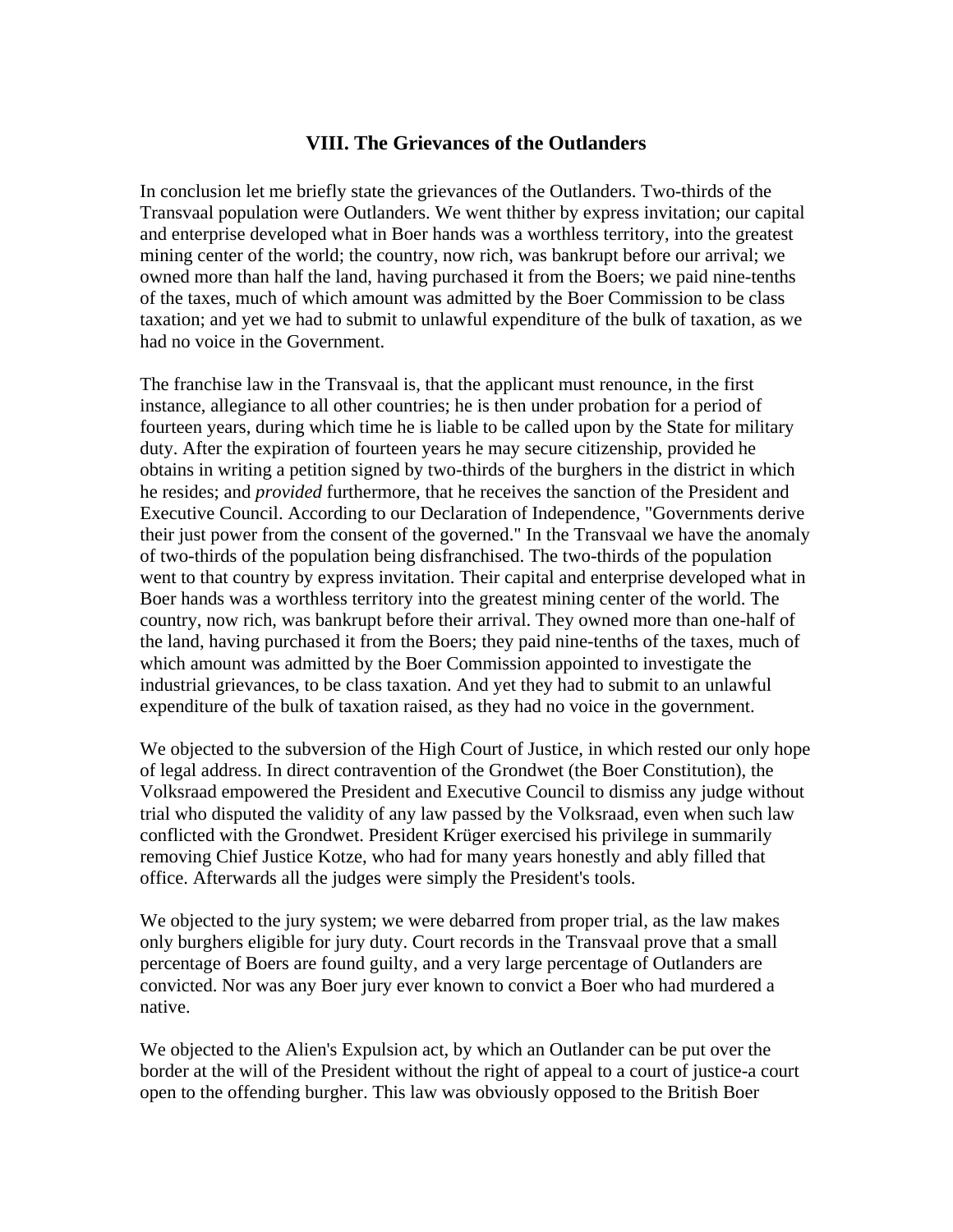Convention of 1884- a similar law passed in this country under John Adams' administration, wrecked the Federal party.

# *Footnote.*

1. Judge Kotze incurred the disfavor of the Krüger clique on account of the decision rendered by him in favor of an American citizen against the Transvaal Government.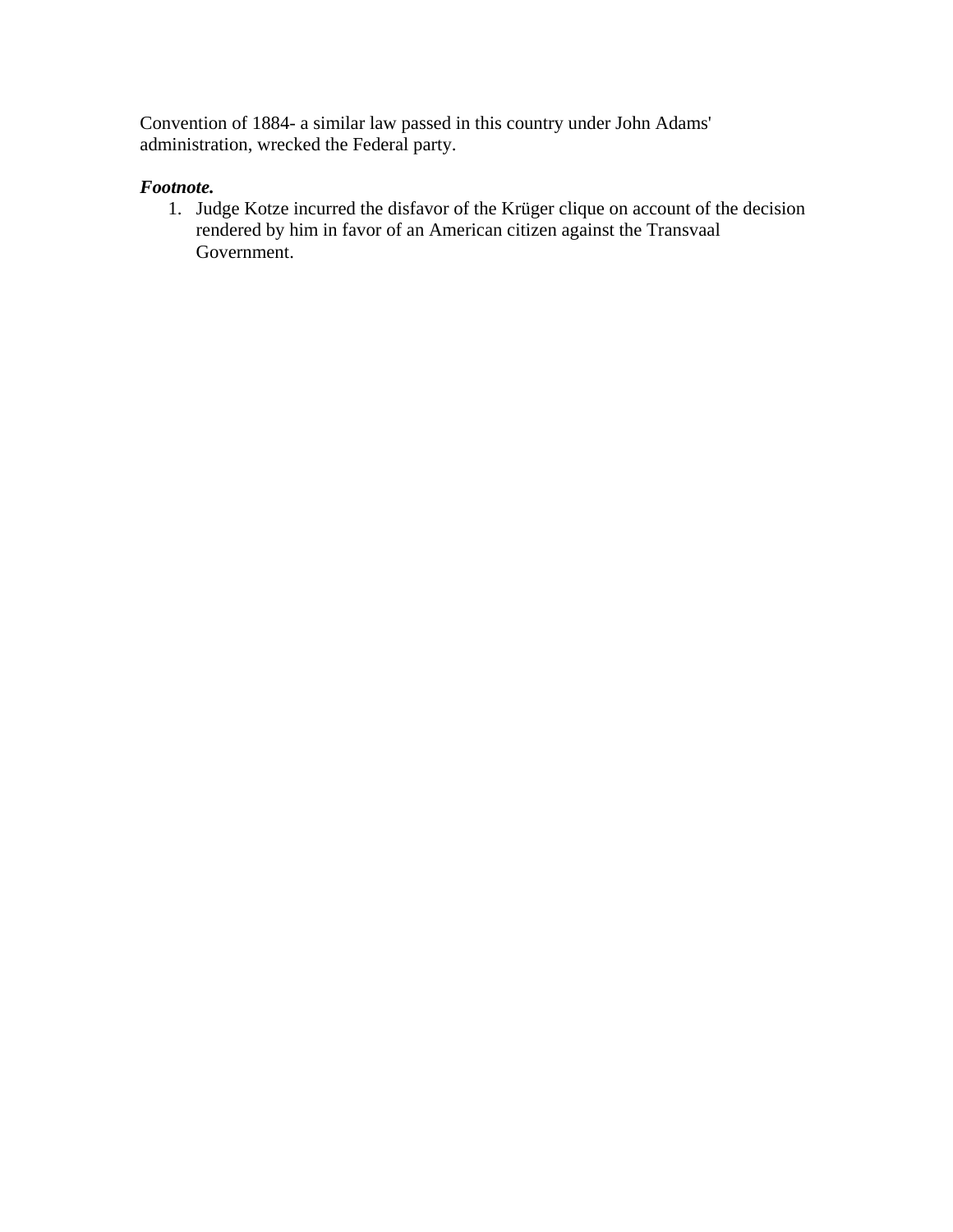# **IX. "Gag Law."**

We objected to the prohibition of free speech; to the power vested in the President of suppressing any publication which, in his individual opinion, was opposed to good manners or subversive of order. He did not hesitate to exercise this despotic power toward newspapers which supported British interests, while newspapers which supported the Boer Government were allowed to publish libelous articles, and even to advocate atrocious crimes without interference.

We objected to the Johannesburg police force. For the shooting and killing of a British subject a policeman was recently released on one thousand dollars bail - less than the amount demanded from Outlanders in trivial cases.

We objected to the Public Meetings act, which left discretionary power in the hands of Boer policemen to suppress assemblages of outlanders.

We objected to the high death rate prevalent in Johannesburg, owing to the insanitation which the community was powerless to prevent under Boer maladministration.

We objected to being taxed to maintain schools in which Dutch was exclusively taught. A resolution introduced in the Volksraad that no English should be allowed to be taught even in private schools was defeated by only one vote.

We objected to the Boers being exclusively allowed to carry firearms.

We objected to the maladministration of laws as to native labor, the Boers lying in wait to rob the natives of their earnings on their way from the mines to their homes.

We objected to the religious disabilities aimed especially against Roman Catholics and Jews.

We objected to the erection of forts to overawe and terrorize the Outlanders of Johannesburg into a peaceful submission to Boer tyranny.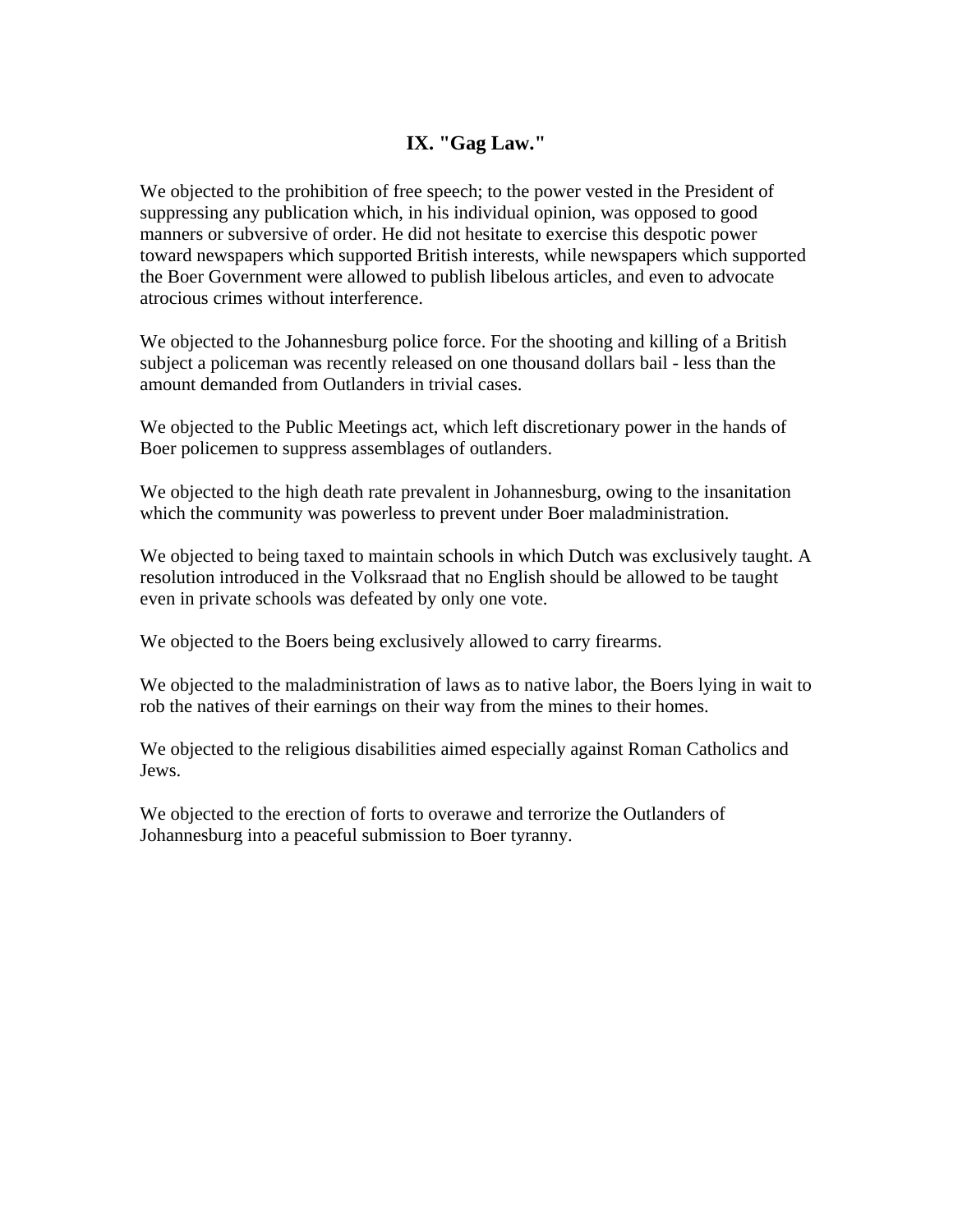# **X. The Nefarious Liquor Traffic**

We objected to the maladministration of the liquor law. The main reason for the insufficient supply of labor was that the natives were not in a fit state to work, a quarter of them being constantly incapacitated through drunkenness and many of the accidents occurring in the mines were due to the same cause.

Even more deplorable results followed the misuse of liquor; frequent outrage on white women and children.

Finally, we objected to the prevalent official corruption and to the granting of concessions giving monopolies for the sale of supplies indispensable to the Outlanders. With the concessionaires, Government officials were generally associated in the great profit derived. In the grant of a recent railway concession it was proved in court that twenty-one out of the twenty-five members of the Volksraad had received bribes.

I assure you that every statement that I have made as to the question of grievances is absolutely true, and further, that there is abundant and incontrovertible evidence available on this subject. In view of these facts it is nothing less than disingenuous to affect sympathy for a republic, which, as you must admit, is one in name only; and it is little short of criminal for American statesmen, through ignorance of such an important subject, to attempt to justify the position of the Boer Government in the controversy. (Loud Applause.)

*Note*. - The sum of \$10,000,000 loaned to state officials has not been recovered by the government. In fact the government has, in the interests of the dishonest clique possessing it, concealed in its accounts the whereabouts of this money.